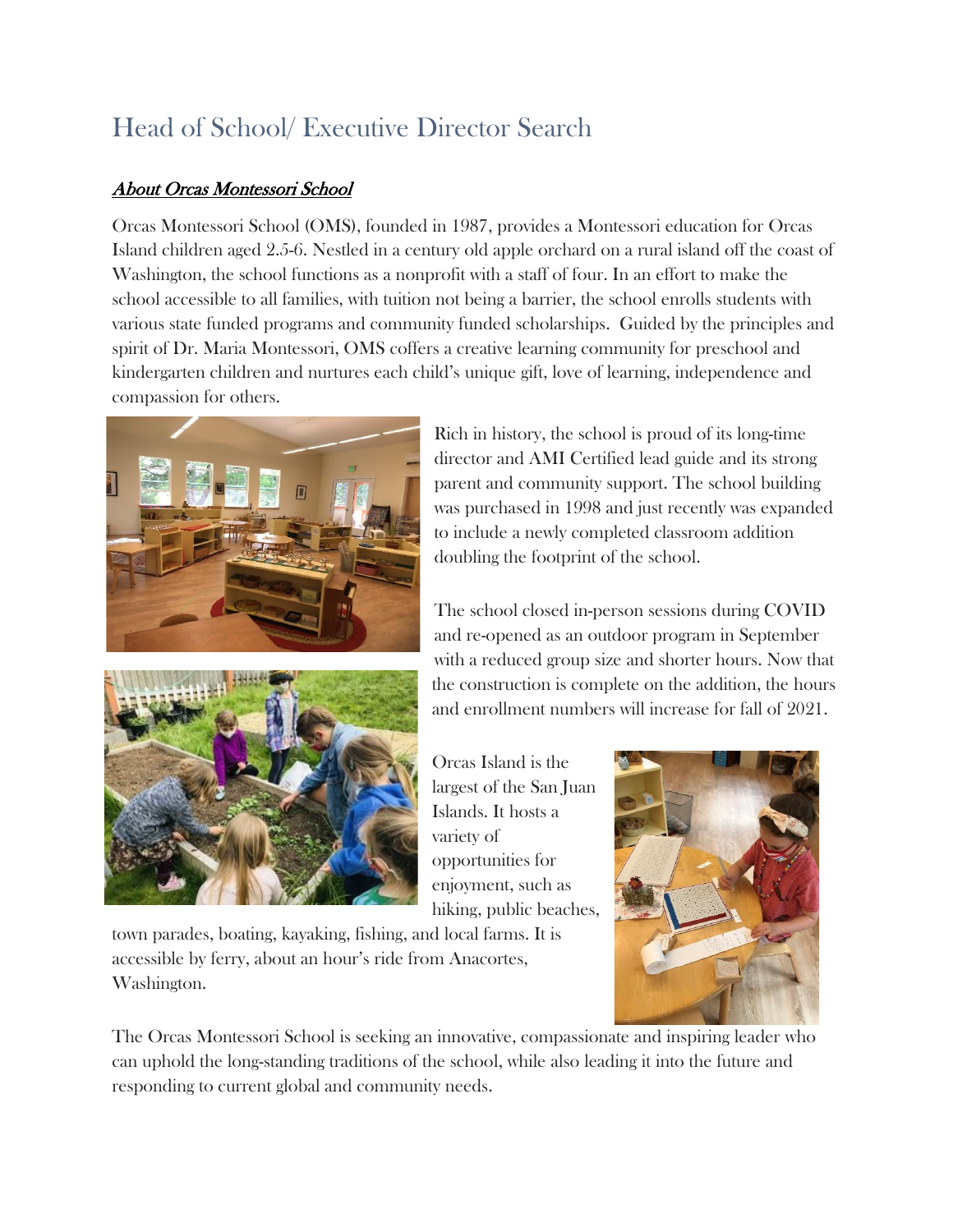## Our New Head of School

The following characteristics are desirable for a new Head of School:

An individual who embraces the Montessori pedagogy and expresses this passion in communication, leadership, creative thinking, approachability and collaboration and will enjoy spending some time each day in the classroom.

An individual who has strong interpersonal, communication and relationship skills, project management and organizational skills, and is flexible, a fast learner and able to multi-task.

An individual who has a commitment to integrity, diversity and the extraordinary potential of children.

An individual who has educational, nonprofit and Montessori training or experience.

An individual who can work collaboratively with staff, families, children, the Board of Trustees, community members and state agencies and meet all the requirements for a Washington State licensed childcare center.

 $\bullet$  The ideal candidate would meet the following qualifications:

MA in Education or BA and Montessori Certificate

Background in Montessori Education or Administration

Minimum 3 years' experience in a non-profit organization in a leadership role

Montessori teaching experience

Proven fundraising and grant writing experience

Experience supervising and training staff

Computer skills

Marketing experience

Additional job responsibilities include the following:

Management of day-to-day operations ensuring compliance with state licensing requirements

Facility management